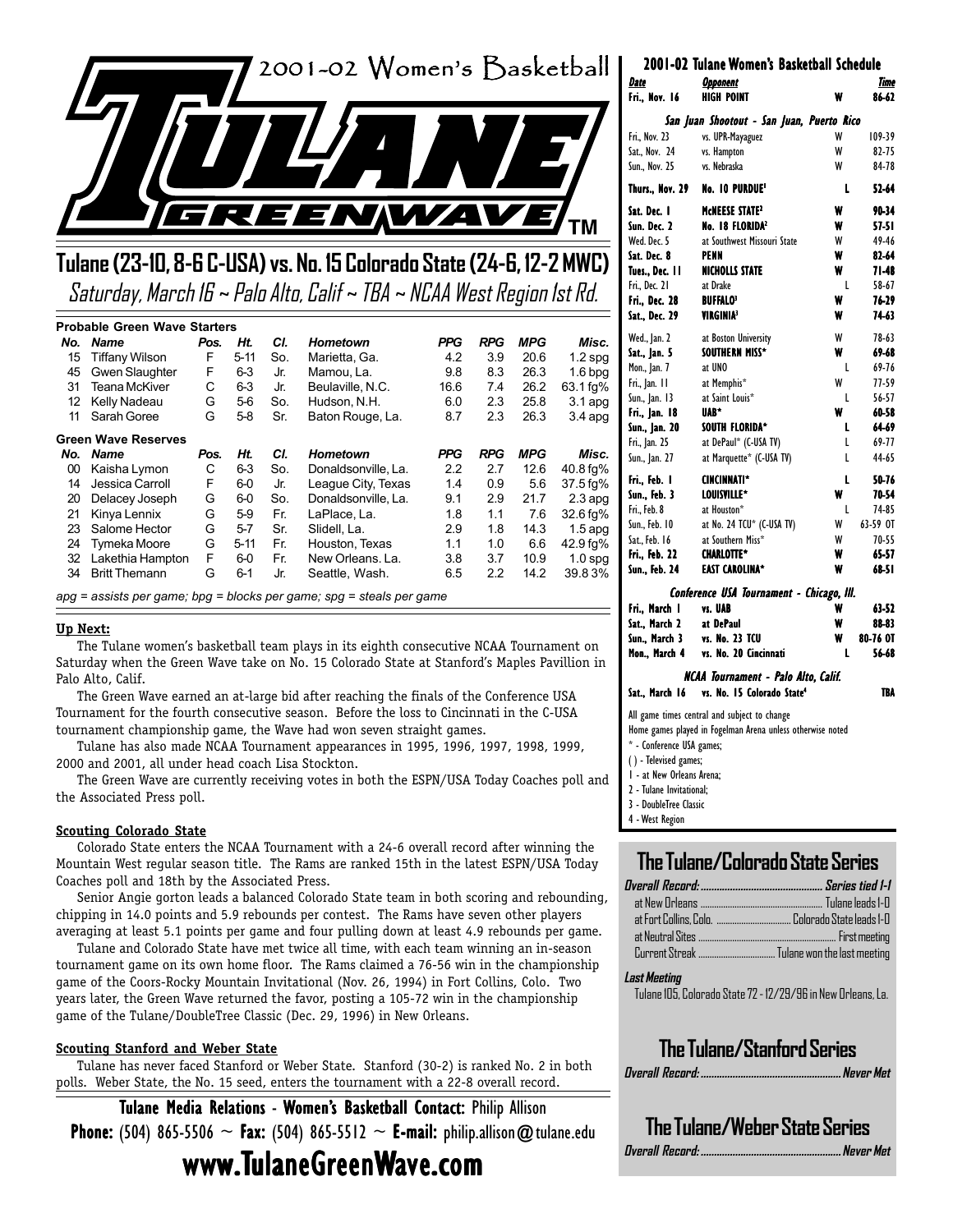## **Tulane Quick Facts**

**Location:** New Orleans, La. **Founded:** 1834 **Enrollment:** 11,900 **Nickname:** Green Wave **Colors:** Olive Green & Sky Blue **Arena:** Fogelman Arena **Capacity:** 3,600 **Affiliation:** NCAA Div. I **Conference:** Conference USA **President:** Dr. Scott S. Cowen **Alma Mater:** Connecticut, 1968 **Athletic Director:** Rick Dickson **Alma Mater:** Tulsa, 1976

#### **Women's Basketball Information Head Coach:** Lisa Stockton

**Alma Mater:** Wake Forest, 1986 **Overall Record:** 247-90 (10+ years) **Record at Tulane:** 184-63 (7+ years) **Assistant Coaches:**

Kellie Kennedy (North Carolina, 1990) Michele Savage (Northwestern, 1993) Rodnelle Hadley (Tulane, 1998)

**2000-01 Overall Record:** 22-10 **Conference Record:** 12-4 **Conference Finish:** 2nd/Tourn. Champs **Postseason:** NCAA First Round **Starters Returning/Lost:** 2/3 **Letterwinners Returning/Lost:** 9/3

**Media Relations Information**

**Asst. AD/Media Relations:** Donna Turner **Associate Director:** John Sudsbury **Assistant Director/WBB Contact:** Philip Allison **Assistant Director:** Richie Weaver

#### **Media Relations Mailing Address:**

Tulane Media Relations Wilson Center Ben Weiner Drive New Orleans, LA 70118

#### **Phone Directory**

**Athletic Department:** (504) 865-5500 **Fogelman Press Row:** (504) 862-8122 **Media Relations:** (504) 865-5506 **Media Relations Fax:** (504) 865-5512 **Ticket Office:** (504) 861-WAVE **Women's Basketball Office:** (504) 865-5672

**Allison's E-mail:** philip.allison@tulane.edu **Website:** www.TulaneGreenWave.com

# **Did You Know?**

Tulane is one of just 12 schools to have played in each of the last eight NCAA Tournaments. Four of those berths came via an automatic bid (1997, 1999, 2000 and 2001), while in the other four Tulane was an at-large selection (1995, 1996, 1998, 2002).

#### **Tulane's NCAA History**

The Green Wave are making their eighth consecutive NCAA Tournament appearance and are a No. 10 seed for the second consecutive year. Last season, the Green Wave earned the No. 10 seed in the Midwest Regional, dropping a 72-70 decision to No. 7 seed Florida State in the first round in Ames, Iowa.

in the West Region since the 1998  $\mid$  E = East; W = West; ME = Mideast; MW = Midwest This Tulane's first appearance season, which incidentally is the

**In Good Company**

the 1994 NWIT.

# **Tulane in the NCAA Tournament**

| Year | <b>TU Seed</b> | Rgn       | <b>Opponet</b> (seed) | Site              | Result | Score     |
|------|----------------|-----------|-----------------------|-------------------|--------|-----------|
| 1995 | 15             | ME        | Texas Tech (2)        | Lubbock. Texas    |        | 72-87     |
| 1996 | 14             | W         | Colorado (3)          | Boulder, Colo.    |        | $75 - 83$ |
| 1997 | 4              | E         | UC-Santa Barbara (12) | Washington, D.C.  | W      | $72 - 69$ |
|      | 4              | E         | George Washington (5) | Washington, D.C.  |        | $E7-81$   |
| 1998 | 12             | W         | Kansas(5)             | lowa City, lowa   |        | 68-72     |
| 1999 | 6              | F         | St. Joseph's (11)     | Durham. N.C.      |        | $72 - 83$ |
| 2000 | 6              | ME        | Vermont (11)          | Lubbock, Texas    | W      | 65-60     |
|      | 6              | <b>ME</b> | Texas Tech (3)        | Lubbock. Texas    |        | 59-76     |
| 2001 | 10             | <b>MN</b> | Florida State (7)     | Ames lowa         |        | $70 - 72$ |
| 2002 | 10             | W         | Colorado State (7)    | Palo Alto, Calif. |        |           |
|      |                |           |                       |                   |        |           |

last time the Green Wave entered the NCAA Tournament with an at-large bid (instead of an automatic berth via winning the C-USA Tournament). The Green Wave were also in the West Region in 1996.

#### **Schools in the Last Eight NCAA Tournaments School CA T A** Louisiana Tech 21 21 Tennessee Virginia 19 19 S. F. Austin 15 17 Stanford 15 16 Connecticut 14 14 Texas Tech 13 15 Old Dominion 11 19 Purdue 9 13 Georgia 8 19 Duke 8 9 **Tulane 8 8** CA = Consecutive NCAA Appearances TA = Total NCAA Appearances

teams that reached the 2002 NCAA Tournament, posting a 4-4 record in those contests. The Green Wave have wins against Virginia (No. 8 seed in the Mideast), Florida (6 - MW) and a pair of wins over TCU (8 - East).

This season Tulane has played eight games against six different

Tulane is one of just 12 schools to have appeared in each of the

last eight NCAA Tournaments *(see list at right)*. All eight of Tulane's NCAA berths have come under current Wave head coach Lisa Stockton. Prior to Stockton's arrival in New Orleans, the Green Wave had made just one trip to the postseason, earning a berth in

Tulane's losses have come against Purdue (2 - ME), Drake (7 - E) and twice to Cincinnati (6 - E).

#### **Old Habits Are Hard To Break**

**Tulane Versus the NCAA Field:**

Usually the standard by which a successful season is measured, Tulane has made a habit of winning 20 or more games each year. **With its win against East Carolina to close the regular season, the Green Wave recorded its seventh straight 20-win season.**

The 23 wins are the fourth-most in school history. The 1997 and 2000 Tulane teams recorded 27 victories, while the 1999 Green Wave turned in 24 wins.

# *2001-02 Tulane Green Wave*

| No. | <b>Name</b>          | Pos. | Ht.      | CI. |           | Exp. Hometown (High School)                |
|-----|----------------------|------|----------|-----|-----------|--------------------------------------------|
| 00  | Kaisha Lymon         | С    | $6 - 3$  | So. | Tr.       | Donaldsonville, La. (Donaldsonville/LSU)   |
| 5   | Muci Haris*          | G    | $5 - 7$  | Jr. | Tr.       | Sandweiler, Luxemburg (Ark.-Little Rock)   |
| 11  | Sarah Goree          | G    | $5-8$    | Sr. | 3L        | Baton Rouge, La. (Christian Life Aca.)     |
| 12  | Kelly Nadeau         | G    | $5-6$    | So. | 1L        | Hudson, N.H. (Alvirne)                     |
| 14  | Jessica Carroll      | F    | $6-0$    | Jr. | 2L        | League City, Texas (Clear Creek)           |
| 15  | Tiffany Wilson       | F    | $5 - 11$ | So. | 1L        | Marietta, Ga. (Pope)                       |
| 20  | Delacey Joseph       | G    | $6-0$    | So. | 1L        | Donaldsonville, La. (Donaldsonville)       |
| 21  | Kinya Lennix         | G    | $5-9$    | Fr. | <b>HS</b> | LaPlace, La. (East St. John)               |
| 23  | Salome Hector        | G    | $5 - 7$  | Sr. | 3L        | Slidell, La. (Salmen)                      |
| 24  | Tymeka Moore         | G    | $5 - 11$ | Fr. | <b>RS</b> | Houston, Texas (Clear Creek)               |
| 30  | Shelly Cayette*      | С    | $6 - 4$  | Fr. | HS        | St. James, La. (Ascension Catholic)        |
| 31  | Teana McKiver        | С    | $6 - 3$  | Jr. | 1L        | Beulaville, N.C. (E. Duplin/East Carolina) |
| 32  | Lakethia Hampton     | F    | $6-0$    | Fr. | <b>HS</b> | New Orleans, La. (John McDonogh)           |
| 34  | <b>Britt Themann</b> | F    | $6 - 1$  | Jr. | 2L        | Seattle, Wash. (Bainbridge)                |
| 45  | Gwen Slaughter       | F    | $6 - 3$  | Jr. | 2L        | Mamou, La. (Mamou)                         |

**Head Coach:** Lisa Stockton - 8th season at Tulane **Assistant Coaches:** Kellie Kennedy; Michele Savage; Rodnelle Hadley

*Note: Cayette will redshirt the 2001-02 season, while Haris will sit out the season to satisfy transfer requirements.*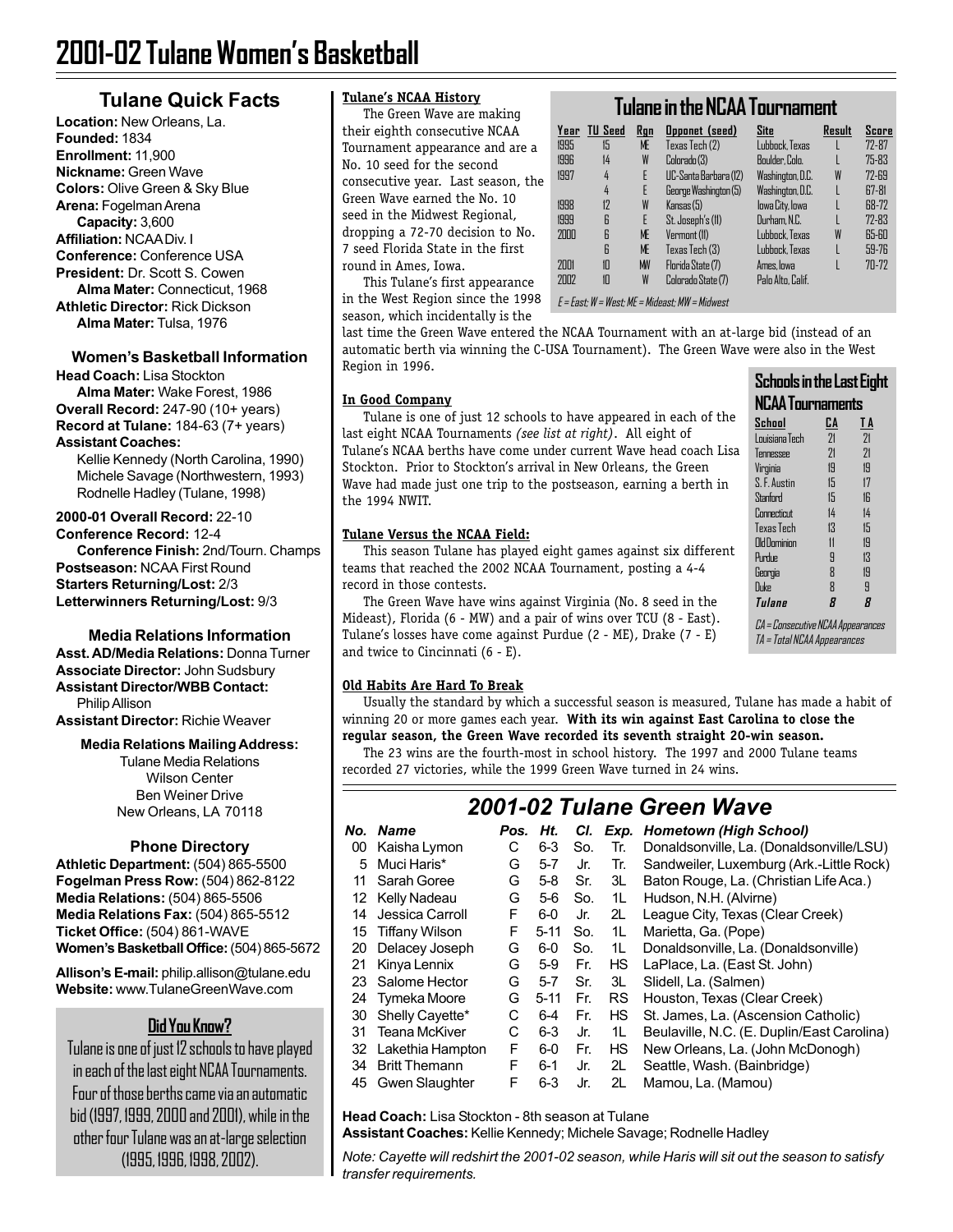#### **Wave Also Succeed Off the Court**

In addition to their accomplishments on the basketball court, Tulane also fares well in the classroom. The Wave compiled a 3.1 team GPA for the Fall semester.

#### **Patience is a Virtue**

After earning automatic bids into the NCAA Tournament the last three seasons, the Green Wave watched the selection show on ESPN to learn its postseason fate this year. Things looked grim for the Green Wave as 60 of the 64 teams had been announced, without Tulane being listed. However, Tulane's first-round match-up with Colorado State was the second-tolast pairing revealed, just ahead of host and No. 2 seed Stanford's match-up with Weber State.

Tulane and Colorado State were the 61st and 62nd (of 64) teams announced.

#### **Goin' Back to Cali...**

Tulane's trip to Palo Alto marks the Green Wave's first trip to the state of California since the 1996-97 season. That year, the Green Wave participated in the Malibu Classic on Dec. 21- 22, 1996. The Wave posted a win over Iowa State (68-61) in the first round before defeating host Pepperdine (58-49) in the championship game.

#### **Tulane's Road Warriors**

This season Tulane has traveled to nearly every corner of the United States and even to some of its territories as well. So far this season, Tulane has made trips to the Carribean (to Puerto Rico for the San Juan Shootout) and to the northeast (to play Boston University). The Wave have been as far north as Milwaukee, Wis., (to face C-USA foe Marquette) and as far south as Houston and Fort Worth, Texas (to play C-USA rivals Houston and TCU). Tulane has also made several visits to the nation's heartland (facing Southwest Missouri State, Drake and Saint Louis). The Green Wave also made a pair of visits to Chicago - once to face DePaul in the regular season and then again for the Conference USA Tournament.

Tulane's time on the road has been noticable the last half of the season. Since the start of the new year, the Green Wave have played nearly twice as many games on the road or at neutral sites (13) as they have in the friendly confines of Fogelman Arena (7).

#### **Uncharted Territory**

Tulane has played a school record 33 games this sesaon, with a 34th coming up against Colorado State in the first-round of the NCAA Tournament. Prior to this season, the Green Wave had never played more than 32 games in a season and that only three times (1997, 2000 and 2001). The Wave posted identical 27-5 records in 1997 and 2000 and were 22-10 in 2001.

#### **Wave's Wins Rolling In**

Tulane has recorded 23 wins so far this season, the fourth-highest total in school history. The Green Wave's top single-season victory total is 27, coming in 1997 and 2000 (27-5 both years). Tulane also posted a 24-6 record during the 1999 season.

#### **Rams Are Noteworthy Foe**

Southern Utah was the first team that Tulane faced with Lisa Stockton as its head coach. The second was none other than Colorado State. Stockton's first season at Tulane, and her first as a Division I head coach, came during the 1994-95 campaign. The Green Wave opened that season, and thus the Lisa Stockton era, in the Coors-Rocky Mountain Invitational in Fort Collins, Colo. Tulane posted a 75-67 win over Southern Utah (11/25/94) before losing the championship game to the host Rams (11/26/94).

Stockton and the Green Wave returned the favor just two years later, however. Tulane recorded a 105-72 win over the Rams at the DoubleTree Classic (12/29/96).

# **Tulane Women's Basketball On the Air...**

Fans of Tulane women's basketball have several ways to keep up with the Green Wave this season. All of Tulane's game, home and away, will be broadcast on the radio in New Orleans on WRBH, which is located at 88.3 on the FM dial. For the fourth straight season, Gerald Duhon will handle play-by-play duties. This season he will be joined by former Green Wave standout Kelly (Scanlon) Wild, who will provide color commentary for home games. Games can also be heard over the internet at www.TulaneGreenWave.com or www.WRBH.org.

Fans can also catch up with head coach Lisa Stockton at her weekly radio show, beginning Monday, Dec. 3. Hosted by Jim

Freeman, the show will be held at Superior Grill on St. Charles Avenue in New Orleans and will be broadcast across the state of Louisiana. The show will air on Monday's, with the exception of Tuesday, Dec. 11, and Tuesday, Feb. 5. The show can be heard on the following stations in Louisiana.

| City        | Station     | Frequency      |
|-------------|-------------|----------------|
| Amite       | WABL        | 1570 AM        |
| Baton Rouge | <b>WSKR</b> | <b>1710 AM</b> |
| Lafayette   | KRNF        | <b>ARN AM</b>  |
| Morgan City | KMRC        | 1430 AM        |
| New Orleans | WTIX        | 94.3 FM        |

#### **2001-02 C-USA Standings (3/5/02)**

|                |          | <b>C-USA</b> | Overall   |      |  |
|----------------|----------|--------------|-----------|------|--|
| TCU            | $12-2$   | .857         | $23-6$    | .793 |  |
| Houston        | $11-3$   | .786         | $22 - 7$  | .759 |  |
| Cincinnati     | $11-3$   | .786         | $26 - 4$  | .867 |  |
| DePaul         | 8-6      | .571         | $15 - 13$ | .536 |  |
| <b>Tulane</b>  | 8-6      | .571         | 23-10     | .697 |  |
| Louisville     | 8-6      | .571         | 17-12     | .586 |  |
| Charlotte      | 7-7      | .500         | $16 - 13$ | .552 |  |
| Marquette      | 7-7      | .500         | 14-14     | .500 |  |
| Saint Louis    | $6 - 8$  | .428         | $14 - 15$ | .483 |  |
| Memphis        | $5-9$    | .357         | $11 - 17$ | .393 |  |
| Southern Miss. | $4 - 10$ | .286         | $11 - 17$ | .393 |  |
| <b>UAB</b>     | $4 - 10$ | .286         | $12 - 16$ | .429 |  |
| South Florida  | $4 - 10$ | .286         | $14 - 13$ | .519 |  |
| East Carolina  | 3-11     | .214         | 6-21      | .222 |  |

#### **All-Conference USA Teams First Team** Chandi Jones G So. Houston Valerie King G So. Cincinnati Sara Nord G So. Louisville Kati Safaritova F Sr. TCU Lenae Williams F Sr. DePaul **Second Team** Shannon Hamp C Jr. Memphis Rachel Klug F Jr. Marquette<br> **Teana McKiver C Jr. Tulane** *Teana McKiver C Jr. Tulane* Debbie Merrill C Fr. Cincinnati Natasha Thomas F So. UAB **Third Team**

| Alicia Abernathy |   | Jr. | Charlotte   |
|------------------|---|-----|-------------|
| Sandora Irvin    | C | Fr. | TCU         |
| Angie Lewis      | F | So. | Saint Louis |
| K.B. Sharp       | G | Jr. | Cincinnati  |
| Mariu Sober      | G | Sr. | Louisville  |
|                  |   |     |             |

#### **All-Freshman Team**

| Katie Alsdurf  | G  | Fr. | Marquette  |
|----------------|----|-----|------------|
| Shondra Bush   | G  | Fr. | Houston    |
| Jenni Dant     | G  | Fr. | DePaul     |
| Sandora Irvin  | C. | Fr. | TCU        |
| Debbie Merrill | C. | Fr. | Cincinnati |

**Player of the Year**

Chandi Jones, Houston

**Freshman of the Year** Debbie Merrill, Cincinnati

**Defensive Player of the Year** Nicole Oliver, Houston

**Sixth Player of the Year** Grace Gantt-, TCU

> **Coach of the Year** Jeff Mittie, TCU

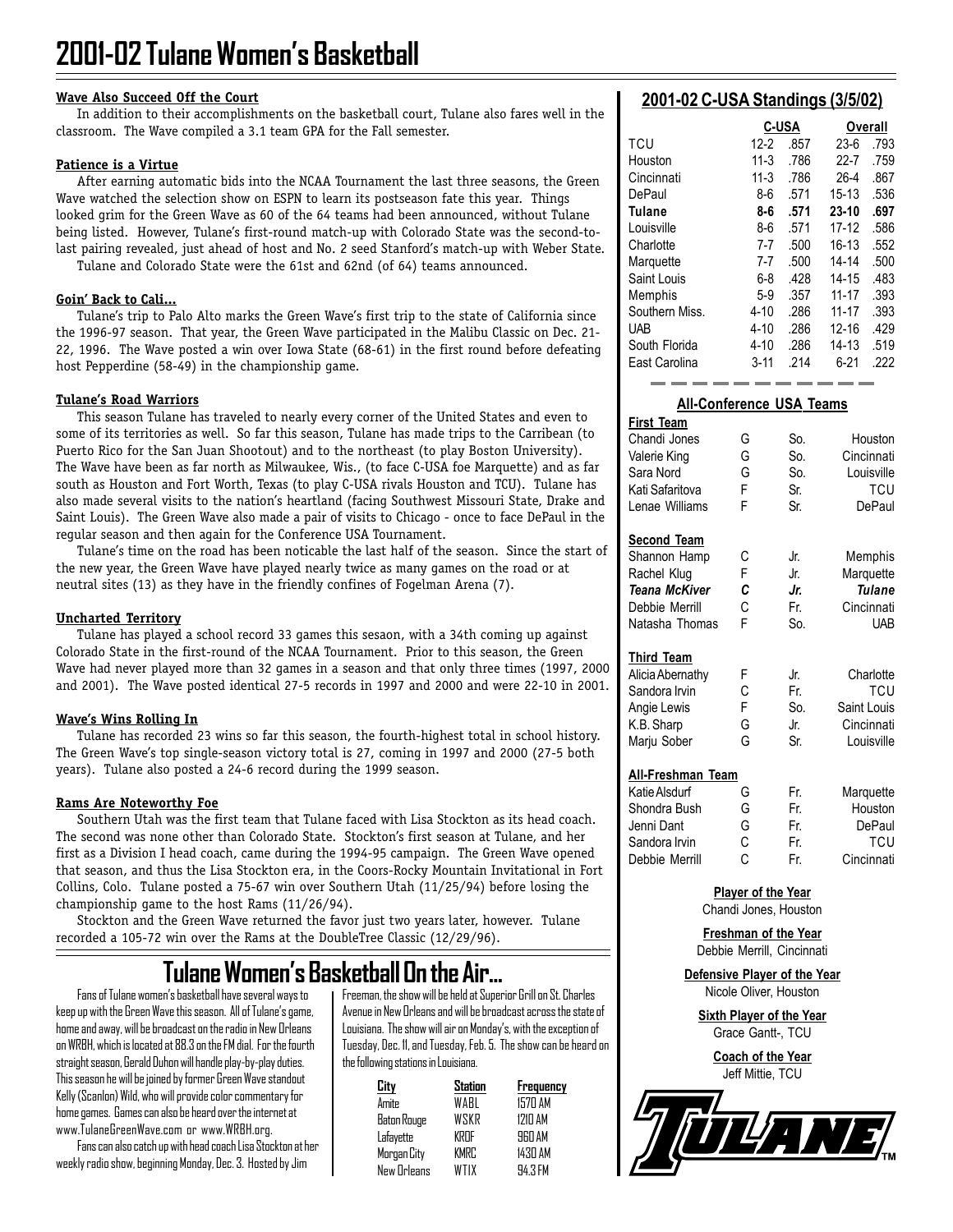# **2001-02 Tulane Women's Basketball**

#### **Tulane Faces Ranked Foes**

When Tulane meets No. 15 Colorado State in the first round of the NCAA Tournament, it will be the Green Wave's sixth game this season against a ranked opponent. Tulane is 3-2 in its five previous match-ups with ranked teams.

The Green Wave posted a win over then-No. 18 Florida (Dec. 2) and have a pair of wins over ranked TCU squads - once when the Horned Frogs were ranked 24th (Feb. 10) and once when TCU was ranked 23rd (March 3). The Wave's losses to a ranked teams came at the hands of then-No. 10 Purdue (Nov. 29) and No. 20 Cincinnati in the championship game of the C-USA Tournament (March 4).

#### **Tulane's C-USA Tournament Run**

The Green Wave reached the championship game of the Conference USA Tournament for the fourth consecutive season. To do so, the Green Wave were forced to play four games in four days and twice upset higher-seeded teams - No. 4 seed DePaul and No. 1 seed TCU.

The Wave opened the tournament with a 62-35 win over UAB, holding UAB to the lowest point total in league tourn. history.

#### **Goree Earns Spot on C-USA All-Tourn Team**

Senior Sarah Goree reached the championship game of the Conference USA Tournament in each of her four seasons at Tulane, winning the championship as a freshman, sophomore and a junior.

*As a senior, Goree was named to the C-USA All-Tournament team.* In four tournament games this year, Goree averaged a team-best 13.8 points while handing out 14 assists. She was 15-of-16 from the free throw line in the four games, including a 9 of-9 performance against top-seeded TCU in the semifinals.

#### **Tulane Seniors Are Class of C-USA**

Despite an up-and-down season this year, Tulane seniors Sarah Goree and Salome Hector have seen more wins over the last four seasons than any other current senior class in Conference USA. From the start of the 1998-99 season (their freshman year), the duo has led Tulane to an impressive 96 victories, for an average of 24 triumphs per season. The next closest school is Cincinnati, which has posted 88 wins over the last four seasons.

#### **Green Wave Among Nation's Best**

Tulane is ranked among the NCAA statistical leaders in two different categories: The Wave are currently 11th in field goal percentage defense (35.5 percent), and 24th in rebounding margin (+6.0 rpg).

#### **McKiver Also Ranks Among Nation's Best**

Junior Teana McKiver is ranked third nationally in field goal percentage. The preseason All-Conference USA selection is hitting 63.5 percent of her shots (205-of-323) to trail only Iowa State's Angie Welle and Vanderbilt's Chantelle Anderson.

McKiver also ranks 16th nationally in blocks, rejecting an average of 2.4 shots per game.

#### **By The Numbers**

Tulane is...

- 19-4 when out-rebounding its opponent
- 16-2 when called for fewer fouls
- 13-1 when committing fewer turnovers
- 17-4 when ahead at halftime
- 15-1 when scoring 70 or more points
- 12-2 when a player records a double-double
- 22-5 when out-shooting its opponent

# **Game 32 - Florida State 72, Tulane 70 Last Year in the NCAAs**

#### **NCAA Tournament Midwest Regional - First Round**

#### **March 16, 2001 - Ames, Iowa.**

Down by two with 12 seconds left, Tulane got the ball into the hands of its All-American, but Janell Burse's game-tying effort bounced off the rim as the 10th-seeded Green Wave dropped a hard-fought 72-70 decision to seventh-seeded Florida State in the first round of the NCAA Tournament.

Playing in her final collegiate game, Burse had 22 points on 8-of-13 shooting and pulled down six rebounds. Sarah Goree added 17 points and four assists, while Teana McKiver posted four blocked shots and three steals. Gwen Slaughter had 11 points for Tulane.

| Tulane                                   | ta | <u>at</u> | 3fq            | <u>3at</u>   | ft             | <u>at</u>      | reb.           | рf                   | ₫              | <u>to</u>      | bk             | <u>st</u>      | tp                  |
|------------------------------------------|----|-----------|----------------|--------------|----------------|----------------|----------------|----------------------|----------------|----------------|----------------|----------------|---------------------|
| Gwen Slaughter                           | 4  | 10        | 0              | 0            | 3              | $\overline{4}$ | 3              | $\overline{2}$       | $\overline{2}$ | $\overline{2}$ |                | 0              | 11                  |
| Janell Burse                             | 8  | 13        | 0              | 0            | 6              | 8              | 6              | 3                    | 0              | $\overline{2}$ |                | $\overline{2}$ | 22                  |
| Sarah Goree                              | 6  | 12        | $\overline{2}$ | 3            | 3              | 5              | $\overline{2}$ | 4                    | 4              | $\overline{2}$ | 0              | 1              | 17                  |
| Kelly Scanlon                            |    | 5         |                | 3            | $\Omega$       | $\Omega$       | 4              | 0                    | 4              | 3              | $\Omega$       |                | 3                   |
| <b>Taryn Turnbull</b>                    |    | 4         | 0              | 1            | $\mathfrak{p}$ | $\mathfrak{p}$ | 5              | 3                    | $\overline{2}$ | $\Omega$       | 0              |                | 4                   |
| Kelly Nadeau                             | n  | 1         | 0              | $\Omega$     | $\Omega$       | $\Omega$       | $\Omega$       | 0                    | 0              | $\Omega$       | $\Omega$       | 0              | 0                   |
| Jessica Carroll                          | N  | 0         | 0              | 0            | 0              | 0              | 0              | 0                    | 0              | 0              | 0              | 0              | 0                   |
| <b>Tiffany Wilson</b>                    |    | 3         | $\Omega$       | 0            | 0              | $\Omega$       | 4              | 1                    | 3              | $\overline{2}$ | U              | $\Omega$       | 2                   |
| Teana McKiver                            | 2  | 5         | 0              | 0            | 1              | 3              | 4              | $\overline{2}$       |                | $\overline{2}$ | 4              | 3              | 5                   |
| <b>Britt Themann</b>                     | 2  | 6         | $\overline{2}$ | 4            | 0              | $\Omega$       | 1              | 0                    | $\overline{2}$ |                | 0              |                | 6                   |
| <b>Totals</b>                            | 25 | 59        | 5              | 11           | 15             | 22             | 31             | 15                   | 18             | 14             | 6              | 9              | 70                  |
|                                          |    |           |                |              |                |                |                |                      |                |                |                |                |                     |
| <b>Florida State</b>                     | ₫₫ | <u>at</u> | 3fg            | <u>3at</u>   | ft             | <u>at</u>      | reb.           |                      | ₫              | <u>to</u>      | bk             | <u>st</u>      |                     |
|                                          |    | 1         | 0              | 0            | $\Omega$       | $\Omega$       | 5              | pf<br>$\overline{2}$ | 4              | $\overline{4}$ | $\Omega$       | 3              | Ф<br>$\mathfrak{p}$ |
| Lakesha Springle<br><b>April Traylor</b> | 11 | 17        | 5              | 7            | 3              | 5              | 5              | 3                    | $\overline{2}$ | 5              | N              |                | 30                  |
| Levys Torres                             | 3  | 6         | 0              | $\Omega$     | $\overline{2}$ | $\overline{2}$ | 7              | 4                    | 0              | $\overline{2}$ | $\Omega$       | 0              | 8                   |
| Katelyn Vujas                            |    | 12        | 0              | 0            | $\Omega$       | $\Omega$       | 9              | $\overline{2}$       | 6              | 1              |                | $\Omega$       | 14                  |
| <b>Brooke Wyckoff</b>                    | 2  | 10        | 1              | 5            | 0              | $\Omega$       | 5              | $\overline{2}$       | 0              | 3              | $\overline{2}$ | 0              | 5                   |
| Shinikki Whiting                         | 4  | 12        | 0              | 4            | 0              | $\Omega$       | 5              | 3                    | 4              | $\overline{2}$ |                | $\overline{2}$ | 8                   |
| Petra Hofmann                            |    | 1         | 0              | $\mathbf{0}$ | 0              | 0              | 1              | 1                    | $\overline{2}$ | 1              | $\Omega$       |                | $\overline{2}$      |
| Lako Brown                               | 0  | 1         | 0              | 0            | 0              | $\Omega$       | 5              | 1                    | 0              | 0              | 0              | 0              | $\Omega$            |
| Molly Beal                               |    | 3         |                | 3            | 0              | $\mathbf{0}$   | 0              | 0                    | 2              | $\Omega$       | 0              | 0              | 3                   |

**Halftime:** Tulane 34, Florida State 39; **Officials:** Corteau, Rodriquez, James

## Tulane Head Coach Lisa Stockton

The 2001-02 season marks the eighth for the Green Wave under the guidance of head coach Lisa Stockton. Stockton has led her Tulane troops to seven consecutive NCAA Tournament appearances, as well as Conference USA titles in 1997 and 1999. Under Stockton's tutelage, the Wave has also won C-USA Tournament crowns in 1997, 1999, 2000 and 2001.

A 1986 graduate of Wake Forest, Stockton has compiled an impressive 184-63 (.745) record in seven seasons at Tulane, averaging over 23 wins per year. Her Green Wave squads have won at least 19 games in each of her seven seasons and have recorded 21 or more wins in each of the last six seasons. In her first season at Tulane, Stockton was named the Metro Conference Coach of the Year.

Before arriving in New Orleans, Stockton had also served as an assistant coach at Georgia Tech and was the head coach at Greensboro College from 1987-89. In three seasons at Greensboro, Stockton's teams posted a combined record of 63-27 and she was named Dixie Intercollegiate Coach of the Year twice.

In 10-plus seasons as a head coach, Stockton has compiled a 247-90 record. Her winning percentage of .737 entering the season ranks 14th among active coaches nationally. In fact, Stockton has the highest winning percentage of any active coach with 12 or fewer years of coaching. She ranks higher in winning percentage than such coaches as Debbie Ryan (Virginia), Wendy Larry (Old Dominion), Gail Goestenkors (Duke), Gary Blair (Arkansas), Muffett McGraw (Notre Dame), Sue Gunter (LSU) and Ceal Barry (Colorado).

Stockton has coached several Tulane players to a host of individual awards. Barbara Farris, Grace Daley and Janell Burse have all earned All-America honors under Stockton's tutelage, while Daley won every award Conference USA has to give during her four-year career. Farris, Daley and Burse each currently ply their trade in the WNBA, as does Ann Wauters, a 1998 Tulane signee who was the No. 1 overall pick in the 2000 WNBA draft after playing professionally in Europe.

Here a quick look at Tulane's highlights under Stockton.

| Year    | Record    | Conf.   | <b>Postseason</b> | <b>Notes</b>                               |
|---------|-----------|---------|-------------------|--------------------------------------------|
| 1994-95 | $19-10$   | $9-3$   | <b>NCAA</b>       | Wave makes first-ever trip to NCAA's       |
| 1995-96 | $21 - 10$ | $9 - 5$ | <b>NCAA</b>       | First-ever 20-win season                   |
| 1996-97 | $27-5$    | $12-2$  | <b>NCAA</b>       | C-USA Reg. Season & Tourn. Champions       |
| 1997-98 | $71 - 7$  | $12-4$  | <b>NCAA</b>       | Seniors are first to earn four NCAA berths |
| 1998-99 | $24-6$    | $12-4$  | <b>NCAA</b>       | C-USA Reg. Season & Tourn. Champions       |
| 1999-00 | $27-5$    | $12-4$  | <b>NCAA</b>       | <b>C-USA Tournament Champions</b>          |
| 2000-01 | $22 - 10$ | $12-4$  | <b>NCAA</b>       | <b>C-USA Tournament Champions</b>          |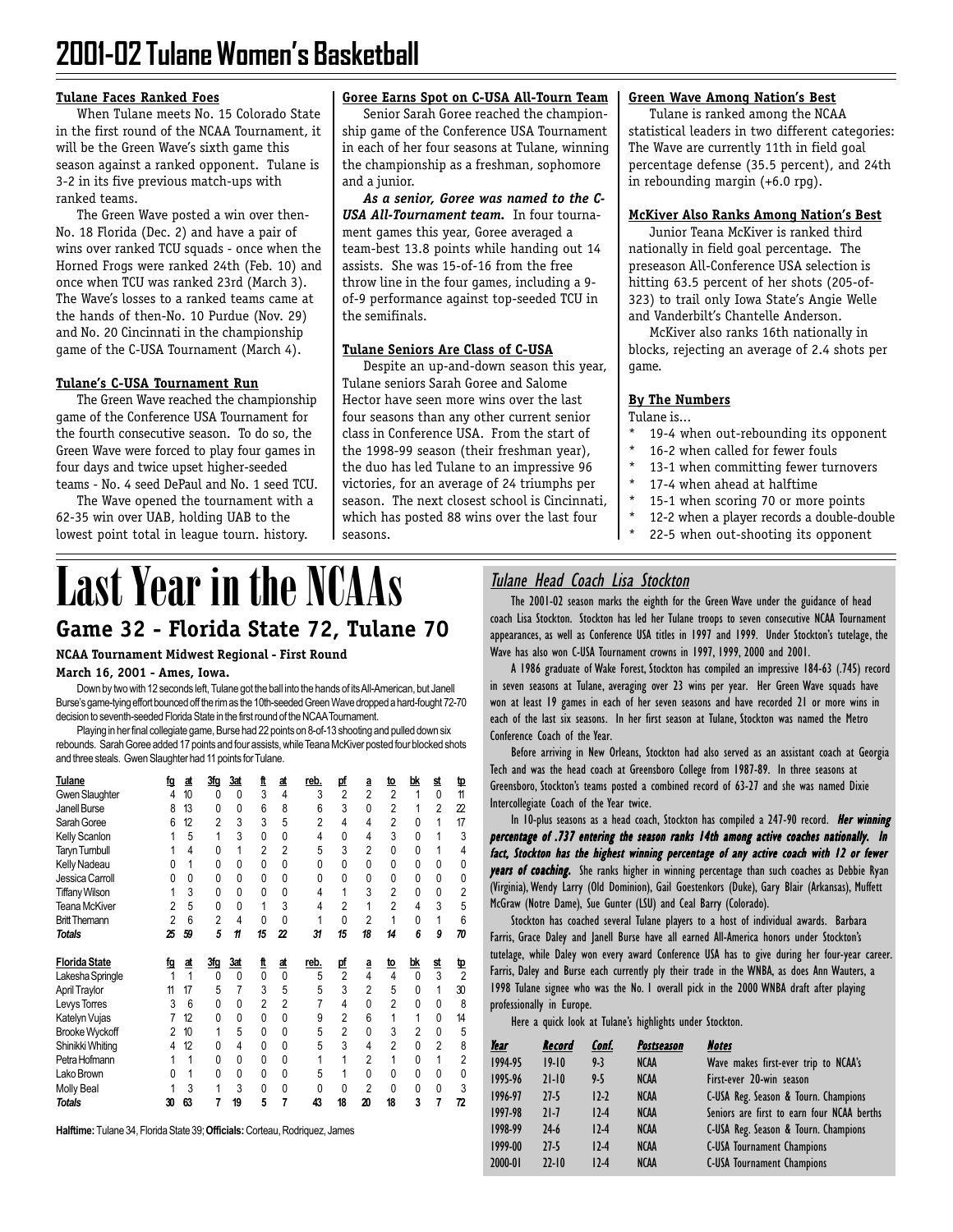#### **Lucky No. 70**

In Lisa Stockton's seven-plus seasons at Tulane, the Green Wave are a combined 142- 19 (.882) when reaching the 70-point plateau. When the Wave fail to reach 70 points under Stockton, the team is 41-44.

So far this season, Tulane is 15-1 when reaching 70 points, with the only loss coming on the road to Houston (85-74).

#### **McKiver Named All-Conference USA**

Junior center Teana McKiver was named to the All-Conference USA second team when the league office announced its annual awards at the pre-tournament banquet.

She was also a Preseason All-Conference USA selection.

#### **Tulane Earns Three POW Awards**

Tulane's Teana McKiver and Delacey Joseph each earned Conference USA Player of the Week honors during the regular season.

Joseph picked up the award on Dec. 10 after leading Tulane to wins over Penn and Southwest Missouri State, both who were NCAA teams a year ago.

McKiver did Joseph one better, winning the award on two different occasions. She won for the first time on Dec. 31, after leading Tulane to victories over Buffalo and Virginia and again on Feb. 25 after pacing Tulane to wins over C-USA foes Charlotte and East Carolina.

**Tulane has had two different players earn C-USA Player of the Week status in each of the last four seasons and in five of the last six campaigns.**

#### **Sensational Sarah Scores 1,000**

Senior guard Sarah Goree made history in Tulane's road win over Southern Miss. With a jumper at the 5:46 mark of the first half, Goree became just the 14th player in Tulane women's basketball history to score at 1,000 career points.

She now has 1092 for her career - good enough to rank 12th all time in school history.

#### *Tulane's 1,000-Point Club*

| 2249 | 1996-00<br>Grace Daley         |
|------|--------------------------------|
| 2080 | Stacey Gaudet  1983-87         |
| 1876 | Carmen Jones<br>1986-90        |
| 1826 | 1990-94<br>Keisha Johnson      |
| 1729 | 1994-98<br>Barbara Farris      |
| 1625 | 1997-01<br>Janell Burse        |
| 1363 | 1980-83<br>Daryl Kimche        |
| 1358 | Terry Johnson  1978-81         |
| 1331 | Christy Thomaskutty<br>1992-96 |
| 1234 | Mary Ann Marino  1992-97       |
| 1185 | Sherri Fuqua  1978-82          |
| 1092 | Sarah Goree  1998-Present      |
| 1054 | Kim Bryant  1992-96            |
| 1020 | Monica Dove  1984-88           |
|      |                                |

#### Green Wave Pick Up Signee During Early Signing Period

The Tulane women's basketball team has signed D'Aundra Henry to a National-Letter-of-Intent, Green Wave head coach Lisa Stockton has announced.

Henry, a guard from Houma, La., is currently a senior at Ellender High School where she has been a threeyear starter. A three-time All-Region selection, Henry was the Regional Player of the Year and the District 9 Defensive MVP as a junior. She averaged 15.1 points, 3.8 rebounds, 4.2 steals and 2.3 assists this past season and was named Ellender's Offensive Player of the Year.

"We're extremely excited to have D'Aundra join our women's basketball program," Stockton said. "I think she is a very underrated player at the national level. She is a tremendous all-around player who can contribute right away for us. She is an outstanding defensive player with a great ability to score and I am very glad we are able to keep her close to home."

As a sophomore, Henry averaged 13.0 points, 2.3 assists and 3.0 steals per game. She was selected as the Most Valuable Player at the 4A state tournament. She contributed 11.8 points and 2.8 steals per game as a freshman.

Henry's signing continues a trend in which the Green Wave have annually signed the best players in the state of Louisiana. All three of Tulane's signees last season, Kinya Lennix (LaPlace), Lakethia Hampton (New Orleans) and Shelly Cayette (St. James) are from Louisiana as are junior Gwen Slaughter (Mamou) and seniors Salome Hector (Slidell) and Sarah Goree (Baton Rouge).

"It is nice to be able to recruit national-caliber players close to home," Stockton added. "A lot of the success that we have achieved in the last seven years has been due to in-state players. Louisiana produces some of the top women's basketball players in the country and you can see that by looking at our roster each season."

#### **She Can Dish It Out**

Goree also moved into second place on the Tulane career assists charts against Southern Miss. She currently has 409 career assists, trailing only Susan Owens (1979-83), who recorded 429 career assists during her career.

**Goree is the first player in the history of Tulane women's basketball to record at least 1,000 career points and 400 career assists.**

| 429 Susan Owens 1979-83       |  |
|-------------------------------|--|
| 409 Sarah Goree  1998-Present |  |
| 388 Deborah Rusch  1991-94    |  |
| 388 Roma Coleman  1992-95     |  |
| 380 Sherri Fuqua  1978-82     |  |
| 375 Stacey Gaudet  1983-87    |  |

#### **Tulane's SWAT Team**

Juniors Gwen Slaughter and Teana McKiver rank 2nd and 3rd on the Tulane career blocked shots list.

Former Wave All-American Janell Burse is the career leader with 248 rejections, while Slaughter is second with 160. McKiver ranks third with 133 career blocks.

McKiver leads Tulane with 75 blocks this year (which ranks as the second-best singleseason total in school history), and is just six rejections away from setting a new Tulane single-season record. Burse currently holds the top single-season mark with 80 blocks during the 2000 season.

As a team, Tulane currently has 176 blocked shots this year, which is the thirdbest single-season total in school history.

#### *Tulane In Regular-Season Tournaments Under Lisa Stockton*

Tulane has fared well in regular-season tournaments under head coach Lisa Stockton. The Wave have won 11 straight tournaments, including the San Juan Shootout, the Tulane Invitational and the DoubleTree Classic this season. Tulane has posted 24 straight wins in regular-season tournament play.

| Year          | Tournament                  | Location           | Record  | <b>Notes</b>                                                    |
|---------------|-----------------------------|--------------------|---------|-----------------------------------------------------------------|
| 1994-95       | Coors-Rocky Mountain Invite | Ft. Collins. Colo. | $1-1$   | Wave lose to host Colorado State in finals                      |
|               | Green Wave Classic          | New Orleans, La.   | $1-1$   | Wave lose to George Washington in finals                        |
| 1995-96       | Northern Lights Invite      | Anchorage, Alaska  | $2 - 1$ | Wave claim third place with wins over Xavier, Holy Cross        |
|               | Marriot Classic             | Greensboro, N.C.   | $2-0$   | Wave claim first tournament title in two years                  |
| 1996-97       | Malibu Classic              | Malibu, Calif.     | 20      | Wave defeat hosts Pepperdine & Iowa State for title             |
|               | DoubleTree Classic          | New Orleans, La.   | 20      | Wave avenge 1994-95 loss to Colorado State in finals            |
| 1997-98       | Warner's Classic            | Fairfield. Conn.   | 20      | Wave defeat No. 16 Colorado in first round                      |
|               | DoubleTree Classic          | New Orleans, La    | 20      | Wave defeat Holy Cross for second straight DoubleTree title     |
| 1998-99       | DoubleTree Classic          | New Orleans, La.   | 20      | Wave defeat Maine in championship game                          |
| 1999-00       | DoubleTree Classic          | New Orleans, La.   | 20      | Wave defeat Big East teams Providence and West Virginia         |
| 2000-01       | DoubleTree Classic          | New Orleans, La.   | 20      | Wave defeat up-and-coming Hartford team for title               |
| 2001-02       | San Juan Shootout           | San Juan, P.R.     | 30      | Wave defeat Nebraska for title; Ninth straight tournament crown |
|               | Tulane Invitational         | New Orleans, La.   | 20      | Wave upset No. 17 Florida for championship                      |
|               | DoubleTree Classic          | New Orleans, La.   | 20      | Wave defeat Virginia to 11th straight tournament title          |
| <b>Totals</b> |                             |                    | $27-3$  | 11 consecutive regular-season tournament titles                 |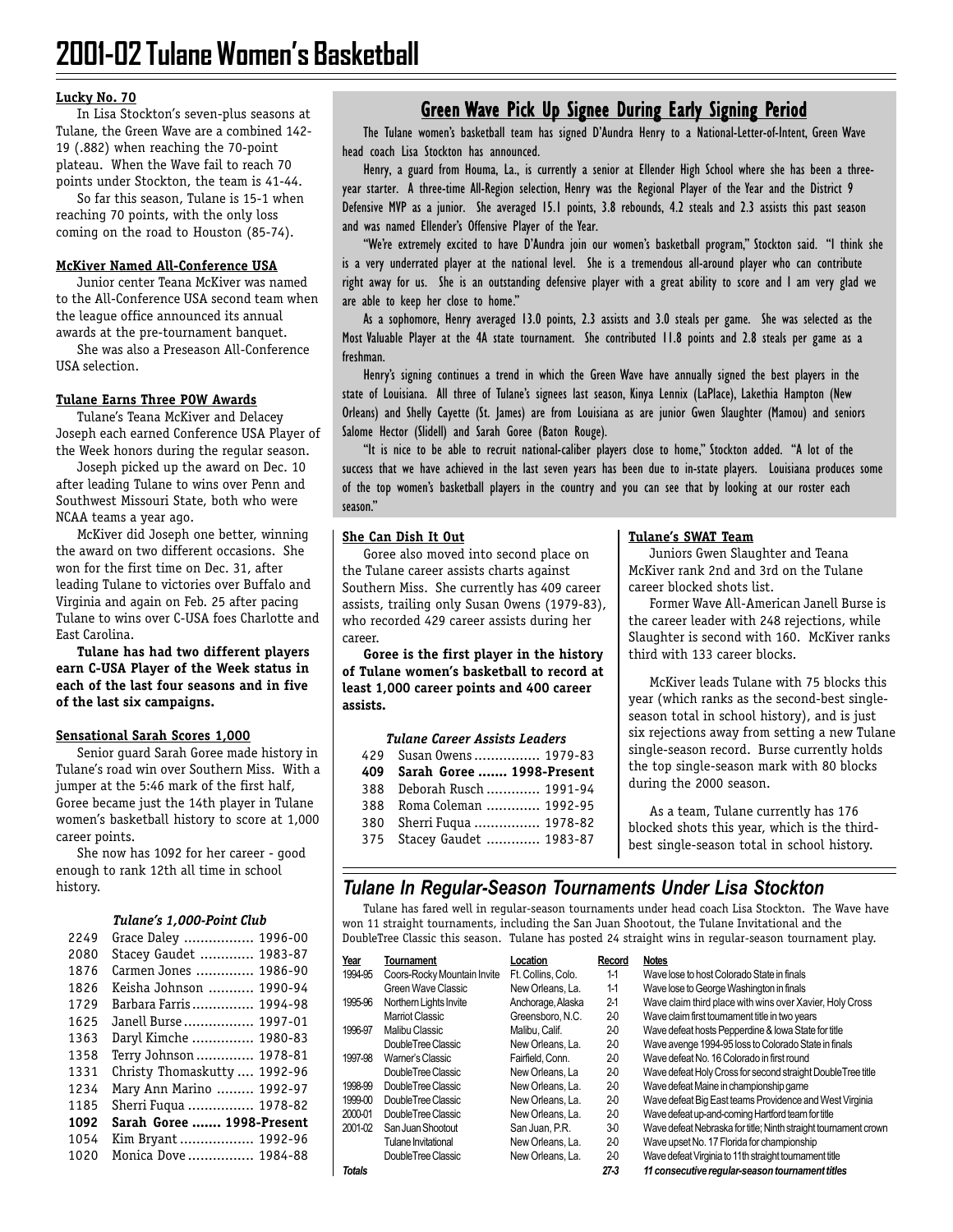#### **From Way Downtown**

Senior Sarah Goree, junior Britt Themann and sophomore Kelly Nadeau are currently rewriting the Tulane records for three-point shooting. They each rank among the Top 7 in career three-point percentage, while Goree and Themann ranking among the top five in career three-pointers made.

Themann needs seven three-pointers to move past Deborah Rusch into fourth place on the career three-pointers made list.

## **Tulane Career Three-Point Percentage**

| <b>Player</b>        | 3FG | 3Α  | Pct. |
|----------------------|-----|-----|------|
| <b>Britt Themann</b> | 135 | 354 | .381 |
| Christy Thomaskutty  | 295 | 778 | .379 |
| <b>Sarah Goree</b>   | 150 | 414 | .362 |
| Grace Daley          | 187 | 525 | .356 |
| Kristen Koch         | 57  | 161 | .354 |
| Mary Lowry           | 46  | 133 | .346 |
| Kelly Nadeau         | 54  | 166 | .325 |

#### **Tulane Career Three-Pointers Made**

| <u>Player</u>        | 3FG | Yrs.      |
|----------------------|-----|-----------|
| Christy Thomaskutty  | 295 | $92 - 96$ |
| Grace Daley          | 187 | $96 - 00$ |
| <b>Sarah Goree</b>   | 150 | 98-Pr.    |
| <b>Britt Themann</b> | 135 | 99-Pr.    |
| Deborah Rusch        | 134 | $91 - 94$ |

#### **McKiver Making History**

Teana McKiver now has 547 points this season, making her the eighth player in school history to score 500 points in a single campaign.

Former All-American Grace Daley turned the trick in three different seasons, while Stacey Gaudet, Janell Burse and Carmen Jones had two 500-point seasons. Keisha Johnson, Evenda Barnes and Terry Johnson each scored 500 points once.

McKiver can move into the single-season Top 10 with another 18 points. That total would give her 565 career points, pushing her past the ninth (Evenda Barnes, 564 points in 1989) and 10th (Grace Daley, 563 pts in 1998) -best single-season totals into eighth place in school history.

#### **Gwen Goes to the Glass**

Junior Gwen Slaughter currently has 274 rebounds this year, good enough to rank fourth on the Tulane single-season lists for that category.

Should she grab another 26 rebounds this year, she would become just the third player in Tulane history to grab 300 rebounds in a single season.

Janell Burse pulled down 300 in two different seasons (342 in 2001 and 325 in 2000), while Keisha Johnson pulled down 319 rebounds in 1994.

Slaughter has 675 rebounds for her career, ranking seventh on the all-time list. She needs just two more boards to move into sixth place, ahead of Kim Bryant (676 rebs.).

# **Individual Career Records Update**

#### **Scoring**

#### **Field Goals**

#### **Three-Point Field Goals**

#### **Free Throws**

| טוווויט |  |
|---------|--|
|         |  |
|         |  |
|         |  |
|         |  |
|         |  |
|         |  |
|         |  |
|         |  |
|         |  |
|         |  |
|         |  |

#### **It Takes a Thief**

Tulane has 332 steals as a team this season, just three thefts shy of the school record of 335 recorded during the 1994 campaign.

The Green Wave have featured a balanced defensive effort however, as seven different players have recorded at least 30 steals this season, with an eighth close behind with 29 steals.

Kelly Nadeau leads the team with 57 thefts this year, but three players are tied for second with 40 steals each - Gwen Slaughter, Sarah Goree and Tiffany Wilson.

#### **Rebounding**

#### **Assists**

#### **Blocked Shots**

#### **Steals**

| 127 Gwen Slaughter  1998-Present |  |
|----------------------------------|--|
|                                  |  |

#### **Tulane's Block Party**

Tulane has ranked as one of the nation's top shot-blocking teams the last few seasons, something that has not changed this year. The Wave led the nation in blocked shots in 1999 before finishing second nationally (behind only national champion Notre Dame) last season.

This year, Tulane has posted 176 blocks, the third-best single-season total in school history. **Over the final seven games of the regular season, the Wave averaged an impressive 6.9 rejections per contest.**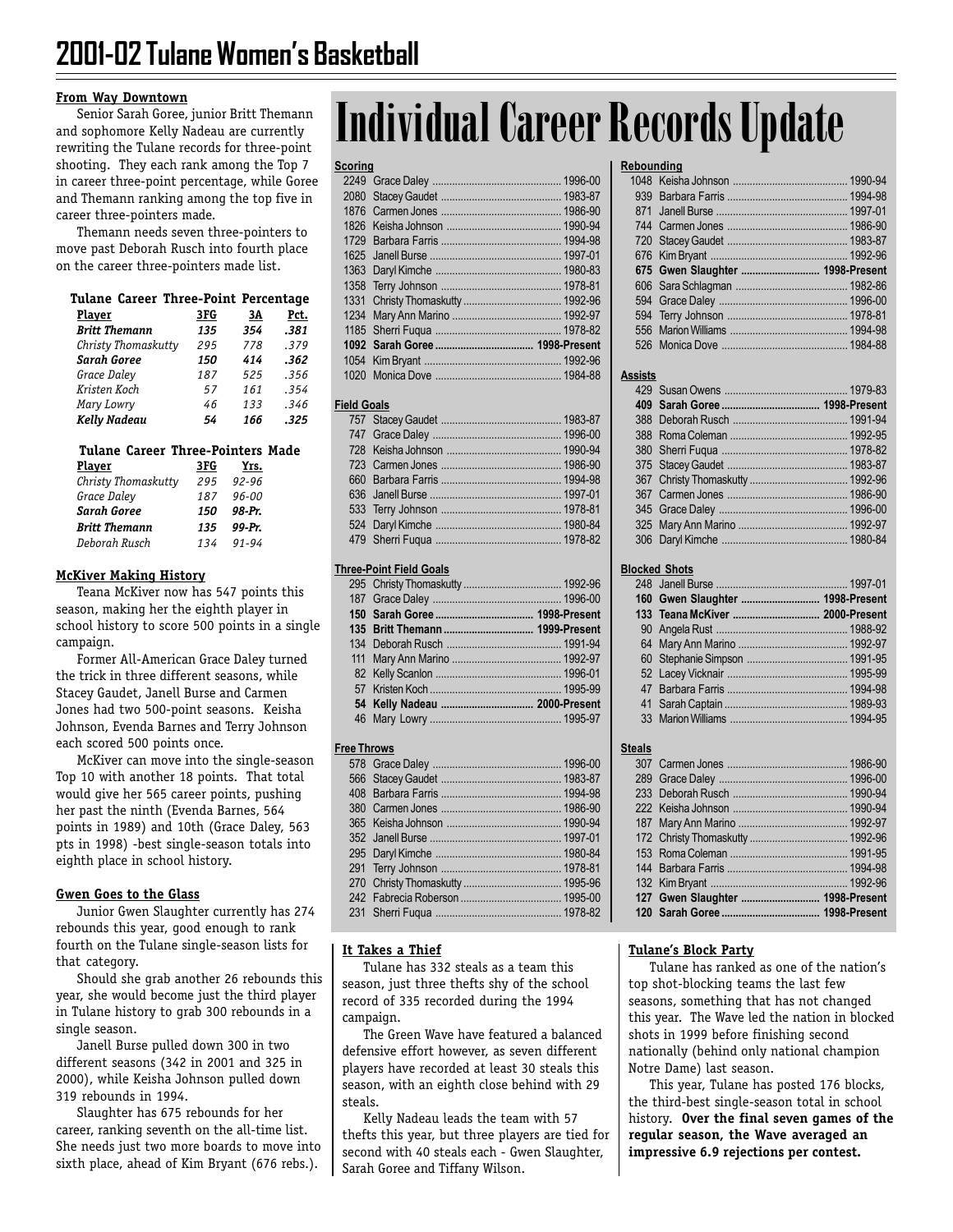#### **Wave Feature Balanced Scoring Effort**

Tulane has had eight different players score in double figures in at least one game this season. In addition, Tulane has had seven different player lead the team in scoring in at least one game.

#### *Total No. of Games in Double Figures*

| Teana McKiver  26  |  |
|--------------------|--|
| Gwen Slaughter  17 |  |
| Delacey Joseph  13 |  |
| Sarah Goree  12    |  |
| Britt Themann  10  |  |
|                    |  |
| Tiffany Wilson  4  |  |
| Salome Hector  1   |  |

#### **Potential Points**

Seven different Green Wave players boast at least 20 points as their career high and eight list at least 16 as their personal best:

| Player               | Hiah | Against       | Date     |
|----------------------|------|---------------|----------|
| Teana McKiver        | 33   | Southern Miss | 1/5/02   |
| Salome Hector        | 29   | Southern Miss | 1/3/00   |
| Sarah Goree          | 22.  | at UAB        | 1/21/01  |
| Kelly Nadeau         |      | 22 at Alabama | 11/22/00 |
| <b>Britt Themann</b> |      | 22 Grambling  | 11/10/00 |
| Gwen Slaughter       | 20   | Boston        | 12/21/00 |
| Delacey Joseph       | 20   | Virginia      | 12/29/01 |
| Tiffany Wilson       | 16   | South Florida | 1/20/02  |

#### **20-20 Vision**

Five different Tulane players have scored 20 points in a game at least once this season. Teana McKiver leads the way with 11 20 point scoring efforts, including one 30-point performance.

Sarah Goree has reached 20 points twice, while Britt Themann, Delacey Joseph and Gwen Slaughter have each scored 20 or more once.

#### **Perfect 10**

Tulane has had five different players grab at least 10 rebounds in a game so far this season.

The Wave have played in six games in which two players have posted double-digit rebounding totals (against High Point, UPR-Mayaguez, Hampton, Virginia, South Florida and East Carolina).

#### **Double Your Pleasure**

Tulane has played in four games this year in which two players have posted a doubledouble:

| Opponent<br>Hampton | Double-Doubles<br>McKiver (28 p, 12 r)<br>Slaughter $(12 p, 11 r)$ |
|---------------------|--------------------------------------------------------------------|
| Virginia            | McKiver (18 p, 10 r)<br>Slaughter (10 p, 17 r)                     |
| South Florida       | McKiver (17 p, 10 r)<br>Wilson (16 p, 13 r)                        |
| East Carolina       | McKiver (18 p, 10 r)<br>Slaughter (19 p, 15 r)                     |

#### **Trio Earns All-Tournament Honors**

Teana McKiver, Gwen Slaughter and Delacey Joseph were each named to the All-Tournament team in all three tournaments that Tulane played in this season.

The Wave first won the San Juan Shootout in Puerto Rico over the Thanksgiving Holiday, before claiming the Tulane Invitational and DoubleTree Classic Tournament titles in December.

McKiver was named Most Valuable Player at all three tournaments, while Slaughter and Joseph were named to the all-tournament teams.

#### **Wave Faces Challenging Schedule**

Tulane annually faces one of the toughest schedules in the nation and this year is no exception. From Nov. 29 through the end of the year Tulane played nine games, with six against teams that reached the NCAA Tournament, including two who advanced to the Final Four.

The Wave began the stretch with a Nov. 29 meeting against national runner-up Purdue before facing Florida on Dec. 2. Tulane then faced Final Four participant Southwest Missouri State on the road before playing host to defending Ivy League champ Penn at home.

Tulane also had a road trip against Missouri Valley Conference Co-Champs Drake and a home game against Virginia.

| <b>Opponent</b> | <b>2001 NCAA</b> | Result   |
|-----------------|------------------|----------|
| Purdue          | Final Four       | L, 52-64 |
| McNeese State   |                  | W, 90-34 |
| Florida         | NCAA 2nd Rnd     | W. 57-51 |
| SMS             | Final Four       | W. 49-46 |
| Penn            | NCAA 1st Rnd     | W, 82-64 |
| Nicholls State  |                  | W, 71-48 |
| Drake           | NCAA 1st Rnd     | L, 58-67 |
| Buffalo         |                  | W, 76-29 |
| Virginia        | NCAA 1st Rnd     | W. 74-63 |
|                 |                  |          |

#### **Wave Face Group of Conference Champs**

Tulane is making a habit of playing defending conference champions this season, as the Green Wave have faced five during the year. The Wave met last season's Big Ten champ, Purdue, as well as both of last season's Missouri Valley Conference cochamps, SMS and Drake. The Wave also posted a win over defending Ivy League champ Penn and a win over defending C-USA champ Louisville.

And while they may not have won their respective conferences, several other Tulane opponents fared well in their league races last season. Florida finished second in the always tough SEC, while Buffalo finished tied for second in the Mid-American standings last year. Cross-town rival UNO finished third in the Sun Belt last season.

#### **Do I Know You?**

When Tulane met Charlotte on Feb. 22, the Green Wave not only had to face off against a tough 49er team, but also a very good 49er coach.

Charlotte is in its first season under new head coach Katie Meier, who had spent the previous seven seasons at Tulane as an assistant coach under Lisa Stockton. She came to Tulane with Stockton at the start of the 1994-95 season, helping the Green Wave to seven straight NCAA Tournament appearances and four C-USA Tournament titles.

#### **50-50**

Tulane connected on at least 50.0 percent of its shots in the first half of each of its first three C-USA Tournament games.

The Wave started the tournament by hitting 14-of-27 (51.9 percent) in the first half against UAB before connecting on 16-of-32 (50.0) in the quarterfinals against DePaul.

In the seminfinals, against TCU, Tulane was 12-of-21 (57.1 percent) from the floor.

#### **Goree is Great**

Senior Sarah Goree was a perfect 8-of-8 from the free throw line in overtime in Tulane's C-USA Tournament semifinal win over TCU. She was 9-of-9 from the charity stripe for the game.

#### **Wave Welcomes Overtime With TCU**

For the second time this season, Tulane had to use overtime to post a four-point win over TCU. In the teams' first meeting, in Fort Worth, Tulane claimed a 63-59 win. In the semifinals of the C-USA Tournament, Tulane came away with an 80-76 triumph.

#### **Duo Pour on the Points**

Tulane's win over DePaul in the quarterfinals of the C-USA Tournament marked the first time this season that two different Wave players each scored 20 points in a single game.

Sarah Goree had 21 points to lead Tulane, while Gwen Slaughter scored 20.

#### **Balanced Wave**

Tulane used a balanced scoring effort in its win over UAB in the first round of the Conference USA tournament. In fact, the Wave were so balanced that no player scored in double figures

## **Did You Know?**

Tulane has reached the championship game of the Conference USA Tournament in four straight seasons and in five of the last six years. Overall, the Green Wave have won four C-USA Tournaments.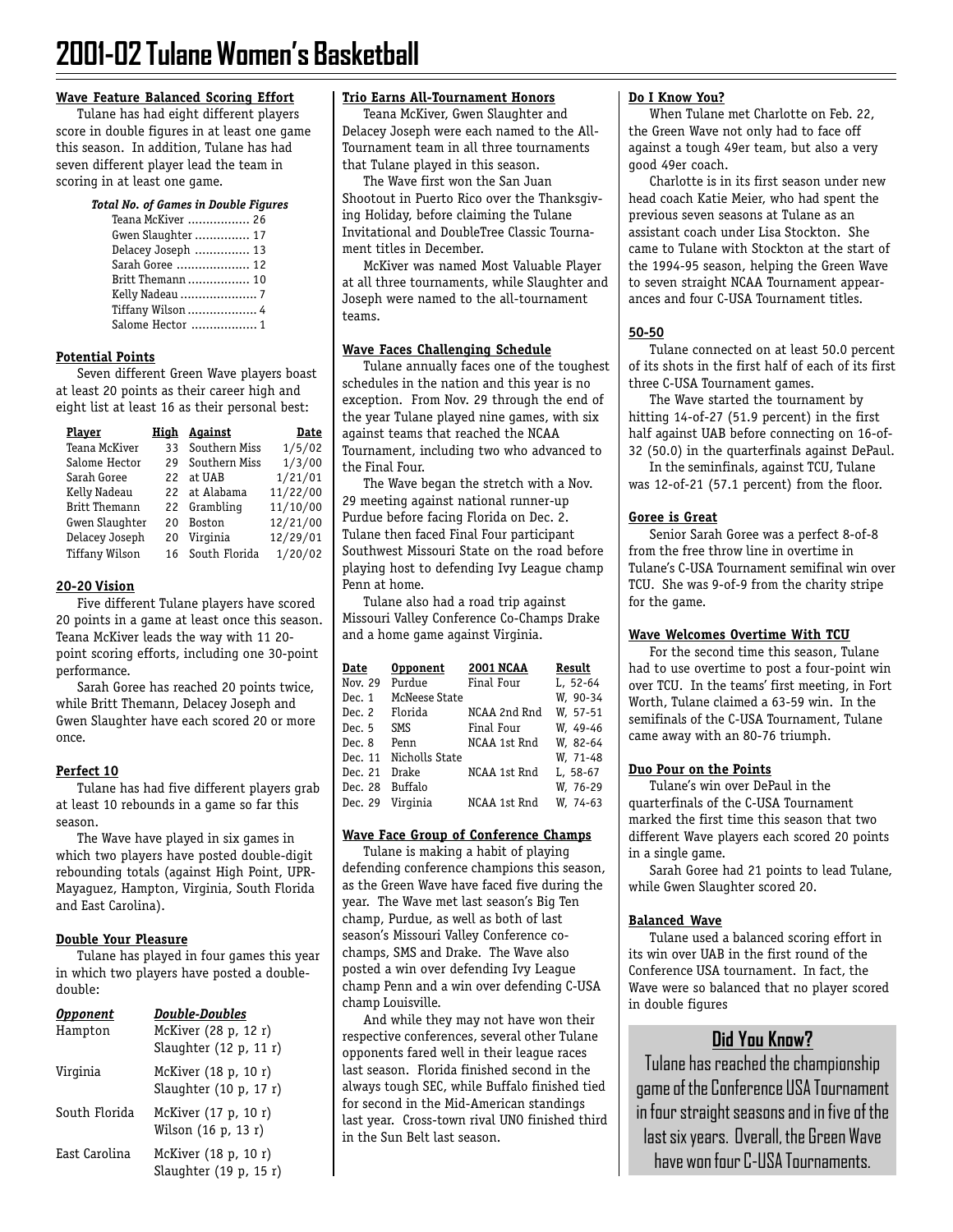# **2001-02 Tulane Women's Basketball**

#### **Wave Sets C-USA Tourny Record**

The 35 points Tulane gave up to UAB set a record for the fewest points allowed in a C-USA Tournament game.

#### **Tulane Tops TCU**

Tulane's win over No. 24 TCU was its second this season against a team ranked in the Top 25. The Wave had previously defeated then-No. 18 Florida 57-51 on Dec. 2.

The game against TCU was the Wave's third this season against a ranked opponent, as Tulane had also faced then-No. 10 Purdue on Nov. 29 at the New Orleans Arena. The

Boilermakes, last season's NCAA runners-up, posted a 64-52 win.

#### **Seniors Pace Wave In Upset Win**

Seniors Sarah Goree and Salome Hector each scored in double figures in Tulane's upset win over No. 24 TCU. Goree had 12 points, including five in overtime, while Hector had 10 points and six steals off the bench.

Hector's 10 points marked her first double figure scoring effort since February 12, 2000 - the final game of her sophomore season. She scored 10 points in that contest (against South Florida), but injured her knee and would miss the rest of that season (a total of eight more games). She played in just nine games last season (missing 23).

#### **There's No Place Like Home**

Kelly Nadeau made the most of the Green Wave's trip to play Boston University. The sophomore was surprised by a visit of nearly 150 family-members and friends who had made the 30-minute drive from nearby Hudson, N.H.

Nadeau didn't disappoint her fan club, finishing with six points and seven assists, while turning in career highs of seven rebounds and six steals.

#### **Better Late Than Never**

Tulane's buzzer-beating win against USM was its first such victory since the 1998-99 season. That year, the Wave posted a 52-51 win over VCU thanks to a jumper from Kiki Cizmar at the horn.

Last season, Tulane posted a pair of wins in which the opponent had a shot at the buzzer but came up short. The first was against against Saint Louis, while the second was against Marquette in the second round of the C-USA Tournament.

#### **Records Of Conference USA Teams Over the Last Four Seasons (From 1998-99 to present)**

|               | W  | Ī  | Pct. |
|---------------|----|----|------|
| <b>Tulane</b> | \$ | 31 | .756 |
| Cincinnati    | 88 | 36 | .709 |
| Louisville    | 73 | 46 | .613 |
| Marquette     | 70 | 45 | .609 |
| Memphis       | 牊  | 52 | .567 |
| <b>UAB</b>    | 66 | 54 | .550 |
| DePaul        | 63 | 54 | .538 |
| Saint Louis   | 55 | 58 | .487 |
| Houston       | 53 | 63 | .457 |
| Southern Miss | 51 | 63 | .447 |
| South Florida | 45 | 66 | .405 |
| Charlotte     | 43 | 72 | .374 |

#### **Deja Vu, All Over Again**

Tulane didn't hit a three-pointer in its win against USM, marking the first time the Wave were held without a basket from behind the arc since a 90-80 overtime loss to Houston on January 14, 2001. The last time the Wave *won* a game without connecting on a threepointer was also on January 5 - of last season - when the Wave posted a 52-51 road win against SLU.

#### **Teana Is Terrific**

Junior Teana McKiver recorded a new career high with 33 points in the win against Southern Miss. She hit 13-of-14 shots from the floor and was 7-of-13 from the free throw line. Her previous career high was 28, scored against Hampton.

#### **Third Time Is Still The Charm**

Junior Teana McKiver earned her third MVP honor in as many tournaments this season when she was selected as the top player at the DoubleTree Classic. She had previously earned MVP accolades at the San Juan Shootout and the Tulane Invite this season.

#### **Career Highs Lift Tulane Past Cavaliers**

The Green Wave used a pair of career highs to post a 74-63 win over Virginia in the championship game of the DoubleTree Classic. Delacey Joseph scored a career-high 20 points while nabbing a career-best four steals against the Cavaliers. Gwen Slaughter pulled down a career-best 17 rebounds while tying her career-high with four assists.

Both Joseph and Slaughter were named to the DoubleTree Classic All-Tournament team, giving them a clean sweep of alltournament awards. The duo also joined Teana McKiver on the all-tournament teams at the San Juan Shootout and the Tulane Invite.

# **Did You Know?**

Sarah Goree has never lost a Conference USA Tournament game. She is 12-0 in tournament contests since her freshman season (1998-99), helping the

#### **50 Is Nifty**

Tulane's 49 points scored against Southwest Missouri State marked just the second time in seven-plus seasons under head coach Lisa Stockton that Tulane scored less than 50 points in a game. The only other time came last season in the Wave's 71- 47 loss to Texas in the second round of the Preseason WNIT.

However, the win against SMS marked the first time since the 1986-87 season that the Green Wave have won a game when scoring less than 50 points. The last time was a 49- 44 road victory against Tulsa on Jan. 6, 1987.

#### **McKiver is Magnificent Again**

Teana McKiver was named Most Valuable Player at the Tulane Invitational after leading the Green Wave to the team title with wins over McNeese State and No. 18 Florida.

She was also named MVP at the San Juan Shootout earlier this season.

#### **Slaughter, Joseph Earn All-Tournament Mention**

McKiver was not the only Tulane player to earn a spot on both all-tournament squads. Gwen Slaughter and Delacey Joseph were each named to the Tulane Invite All-Tournament team after having been named to the San Juan Shootout All-Tournament team.

#### **Tulane Earns Win Over Ranked Team**

Tulane's 57-51 win over No. 18 Florida was its first victory against a ranked team since the Wave posted a 76-72 win over then-No. 11 LSU on Dec. 31, 1999.

#### **Teana's Shooting Gallery**

Teana McKiver missed just two shots in three games at the San Juan Shootout, connecting on an amazing 28-of-30 attempts (93.3 percent). She started the tournament with a 9-of-9 performance against UPR-Mayaguez before hitting 11-of-12 shots in the semifinals against Hampton and 8-of-9 in the championship game against Nebraska.

#### **Wave Roll Over UPR-Mayaguez**

Tulane's 109-39 win over UPR-Mayaguez set a record for largest margin of victory in a game. The 70-point triumph surpassed the previous record of 64 points in the Wave's 96-32 win over UNC Asheville on Nov. 26, 1999.

In addition, the 109 points were the third-most scored in school history trailing only the record of 117 set against Central Florida (Jan. 18, 1987) and the 110 scored against Boston University (Dec. 21, 2000).